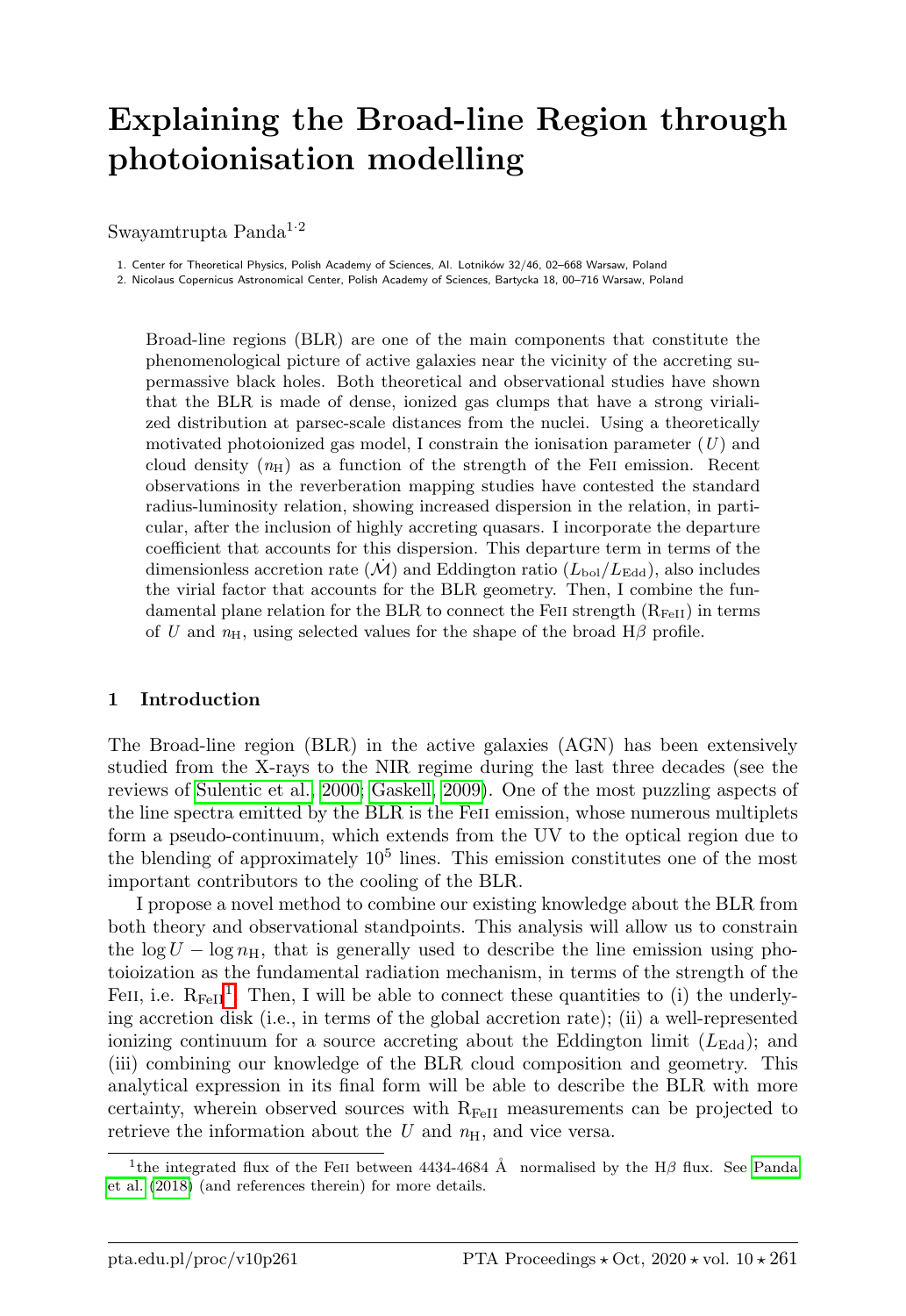The paper is organised as follows. Section [2](#page-1-0) derives the  $\log U - \log n_H$  relation in terms of the  $R_{\text{H}\beta} - L_{5100}$  relation [\(Bentz et al., 2013\)](#page-5-3), and subsequently in terms of Eddington ratio ( $\lambda_{\text{Edd}} = L_{\text{bol}}/L_{\text{Edd}}$ ) and black hole mass ( $M_{\text{BH}}$ ). The subsequent steps are highlighted briefly in Sec. [2.1.2,](#page-2-0) which will be addressed in detail in a subsequent paper. The CLOUDY [\(Ferland et al., 2017\)](#page-5-4) setup for this model is described in Sec. [2.2.](#page-2-1) Section [3](#page-3-0) describes and analyzes one basic scenario of comparing the constant density with the constant pressure model in terms of the FeII,  $H\beta$  line emissions, and correspondingly on  $R_{FeII}$  in the  $log U - log n_H$  space. I summarize with plans for immediate future work leading into a more comprehensive paper in Sec. [4.](#page-3-1)

## <span id="page-1-0"></span>2 Methods and Analysis

## 2.1 Analytical description

In order to realize the parameter space for the BLR and to link the physical quantities  $(U,n_H)$  and the observable (i.e,  $R_{FeII}$ ), I derive an analytical relation as described in the following sub-sections.

## 2.1.1 Derivation under  $R-L_{5100}$  constraint

Starting with the conventional description of the ionization parameter,

$$
U = \frac{Q(H)}{4\pi R_{\text{BLR}}^2 n_{\text{H}C}} = \frac{\Phi(H)}{n_{\text{H}C}},\tag{1}
$$

where  $Q(H)$  is the number of hydrogen-ionizing photons emitted by the central object  $(in s<sup>-1</sup>)$ ;  $R<sub>BLR</sub>$  is the separation between the central source of ionizing radiation and the inner face of the cloud (in cm);  $n_H$  is the total hydrogen density (in cm<sup>-3</sup>); and,  $\Phi(H)$  is the surface flux of ionizing photons (in cm<sup>-2</sup> s<sup>-1</sup>).

The  $Q(H)$  term in the above equation can then be replaced with the equivalent *instantaneous* bolometric luminosity  $(L_{\text{bol}})$ ,

$$
Q(H) = \frac{L_{\text{bol}}}{h\nu}.\tag{2}
$$

This bolometric luminosity can then be replaced with a crude assumption, i.e.  $L_{\text{bol}} =$  $A \times L_{5100}$ , where A is the bolometric correction (see [Netzer, 2019,](#page-5-5) for a recent review). This gives us the relation,

<span id="page-1-2"></span>
$$
\log U = \log \left( \frac{A \mathcal{L}_{5100}}{h \nu_{5100} \times 4 \pi R_{\text{BLR}}^2 n_{\text{H}} c} \right). \tag{3}
$$

From the *Clean2* sample of [Bentz et al.](#page-5-3) [\(2013\)](#page-5-3), we have,

<span id="page-1-1"></span>
$$
\log\left(\frac{R_{\text{BLR}}}{1\text{ light}-day}\right) = \kappa + \alpha \log\left(\frac{L_{\lambda}}{10^{44}}\right). \tag{4}
$$

Substituting Eq[.4](#page-1-1) in Eq[.3,](#page-1-2) we have

$$
\log U = \log \left[ \frac{A}{4\pi h\nu_{\lambda} (1 \text{ light} - day)^2 c} \right] - 2(\kappa - 44\alpha) + [(1 - 2\alpha) \log L_{\lambda}] - \log n_{\text{H}}.
$$
\n(5)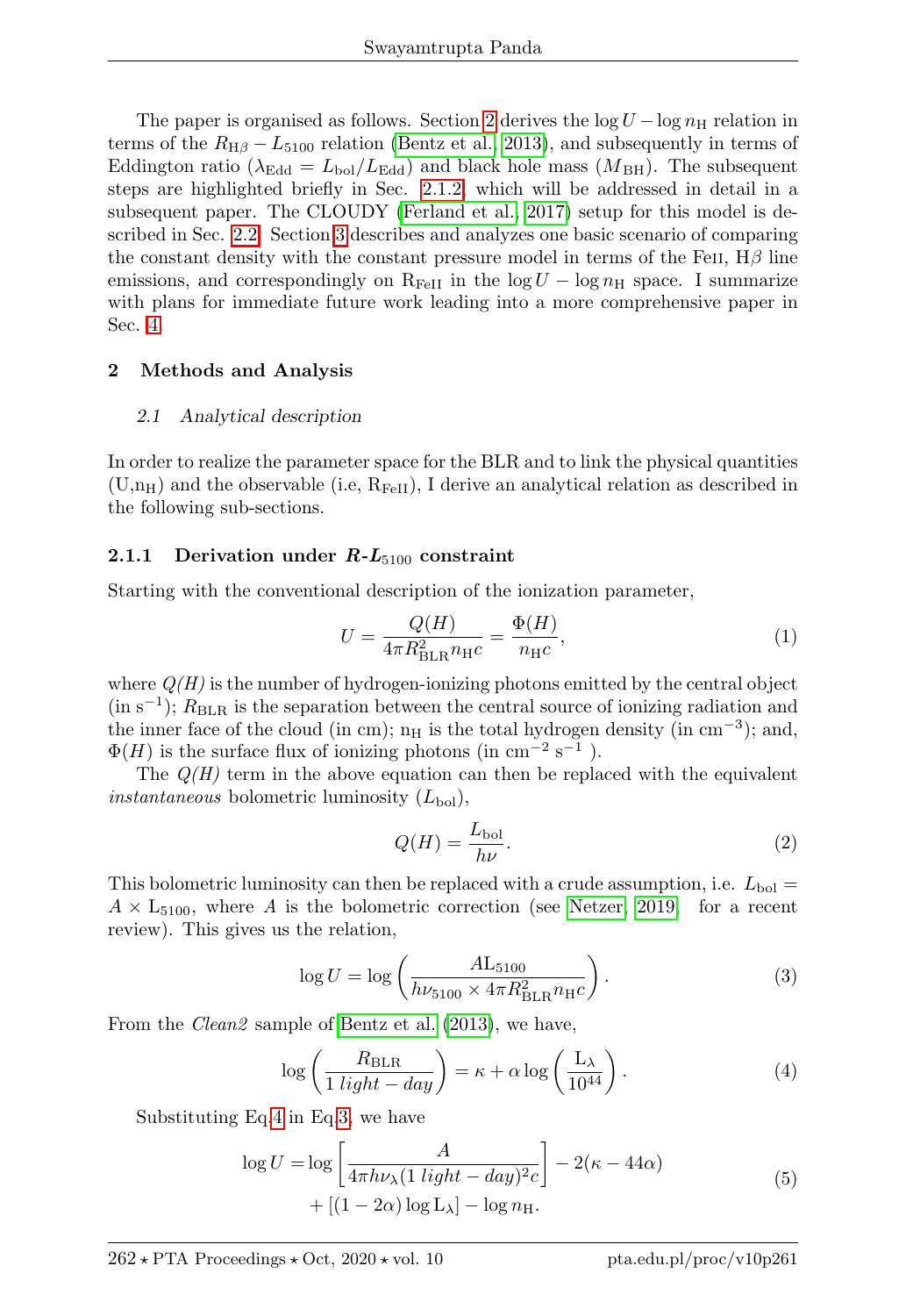Here, the used values for  $\kappa$  and  $\alpha$  are 1.555 and 0.5 (instead of the quoted value of 0.542), respectively. Also, I assume an average value for  $A = 9$  [\(Richards et al.,](#page-5-6) [2006;](#page-5-6) [Elvis et al., 1994\)](#page-5-7). I get a simplified relation between U and  $n_H$ ,

$$
\log U = B - \log n_{\rm H}.\tag{6}
$$

Here, the value of  $B = 10.85\overline{1}$ , where B is

$$
B = \log\left(\frac{A}{4\pi h\nu_{5100}c}\right) - 2\kappa + \log 10^{44} - 2\log(1 \text{ light} - day). \tag{7}
$$

## <span id="page-2-0"></span>2.1.2 In terms of  $\lambda_{\rm Edd}$  and  $M_{\rm BH}$

Interpreting this in terms of Eddington ratio,  $\lambda_{\text{Edd}}$ 

<span id="page-2-2"></span>
$$
\log U = C - \log n_H + (1 - 2\alpha) \log \left[\lambda_{\rm Edd} L_{\rm Edd}\right],\tag{8}
$$

where

$$
C = B - (1 - 2\alpha) \log A.
$$
\n(9)

Equation [8](#page-2-2) can then be re-written in terms of black-hole mass,  $M_{\rm BH}$ 

$$
\log U = D - \log n_{\rm H} + (1 - 2\alpha) \log \left[ \lambda_{\rm Edd} M_{\rm BH} \right],\tag{10}
$$

where

$$
D = C + (1 - 2\alpha) \log \left( \frac{4\pi G M_{\odot} m_{\rm p} c}{\sigma_{\rm T}} \right),\tag{11}
$$

where  $M_{\rm BH}$  is measured in units of solar mass  $(M_{\odot})$ ; G is the Gravitational constant;  $m_{\rm p}$  is the mass of a proton (in cgs);  $\sigma_{\rm T}$  is the Thompson's cross-section (in cgs).

In Panda et al. (in prep.), we combine this knowledge with two other key entities – (a) the departure coefficient  $\Delta R_{\text{H}\beta}$  (Martínez-Aldama et al., 2019); and (b) the BLR fundamental plane relation [\(Du et al., 2016\)](#page-5-9). Eventually, I have an analytical expression that combines the BLR picture from the physical point of view, i.e., using the ionization parameter  $(U)$  and cloud density  $(n<sub>H</sub>)$ , and, to the observational perspective,  $R_{FeII}$  and  $L_{bol}/L_{Edd}$ . This will also include the dependence on the shape of the  $H\beta$  line profile and the effect of the viewing angle.

## <span id="page-2-1"></span>2.2 CLOUDY simulations

Taking inspiration from the Locally Optimally Emitting Clouds (LOC) model [\(Bald](#page-5-10)[win et al., 1995\)](#page-5-10), I perform a suite of models by varying the cloud particle density,  $n_{\rm H}$ , and the ionization parameter, U. The model assumes a distribution of cloud densities at various radii from the central illuminating source to mimic the gas distribution around the close vicinity of the active nuclei. Although, I extract directly the emission line information from each of the single cloud models and do not integrate the line emission from the clouds. The remaining parameters are the cloud column density  $(N_{\rm H})$ , for which we incorporate a value of  $10^{24}$  cm<sup>-2</sup>, motivated by our past studies [\(Panda et al., 2017,](#page-5-11) [2018,](#page-5-2) [2019a\)](#page-5-12). Indeed, one expects a broad range of column densities to be present in the BLR, yet, this value of the  $N_{\rm H}$  quite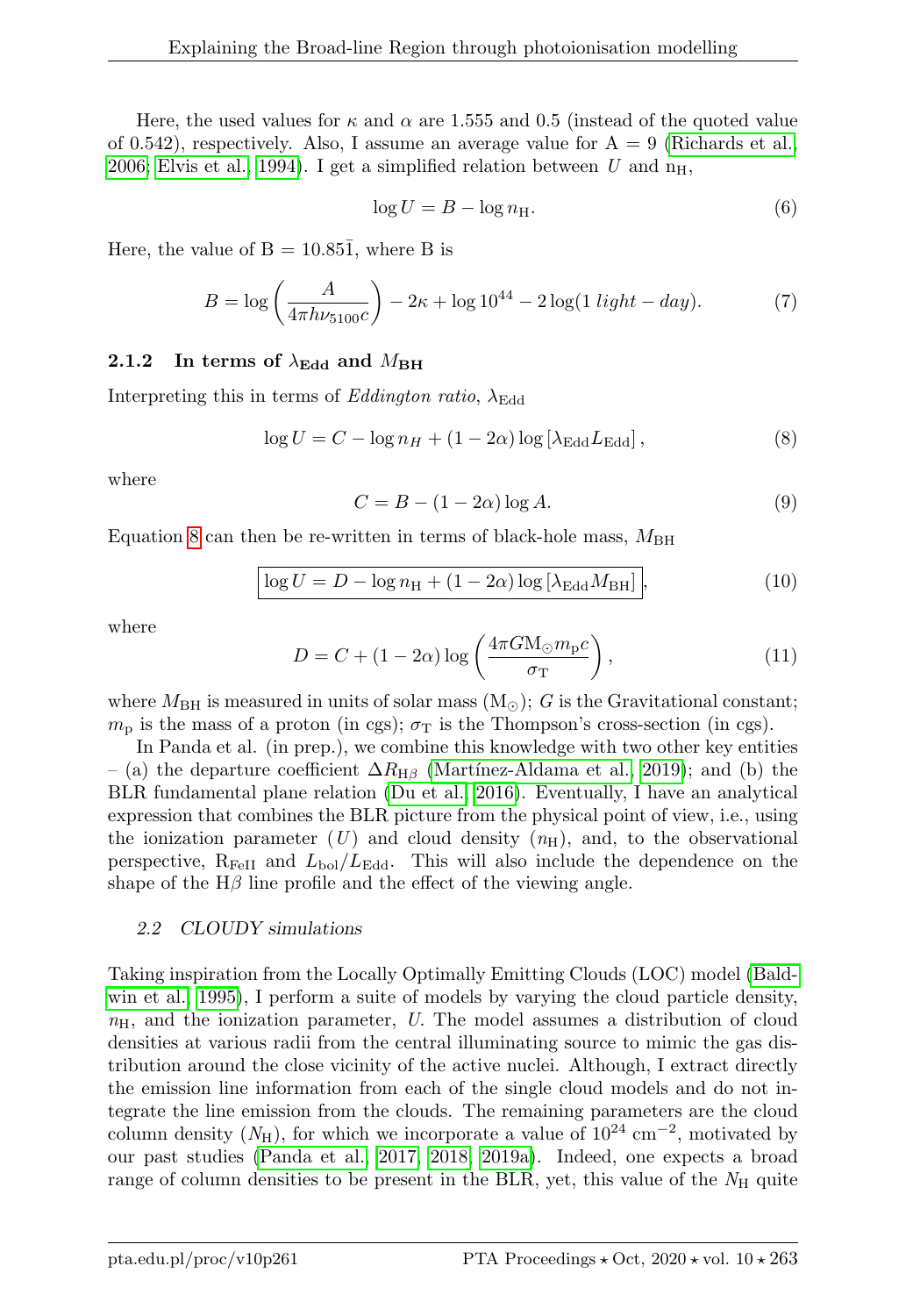consistently reproduces the observed line emission, especially in the case of the optical and UV Feii as is shown in [Bruhweiler & Verner](#page-5-13) [\(2008\)](#page-5-13). I use solar abundance which was estimated using the  $GASS10$  module [\(Grevesse et al., 2010\)](#page-5-14).

We utilize the spectral energy distribution for the nearby  $(z= 0.0611)$  Narrow Line Seyfert 1 (NLS1), I Zwicky 1 (hereafter I Zw 1) also known as PG 0050+124 or Mrk 150[2](#page-3-2). The I Zw 1 ionizing continuum shape is obtained from VizeR<sup>2</sup>. I Zw 1 is a prototypical optical NLS1, with strong Feii emission and unusually narrow permitted lines, e.g. H $\beta$  FWHM 1240 km s<sup>-1</sup> [\(Osterbrock & Pogge, 1985\)](#page-5-15), and it is also a luminous radio-quiet PG QSO ( $M_B$ =-23.5, [Schmidt & Green 1983\)](#page-5-16). The bolometric luminosity of I Zw 1 is L<sub>bol</sub>  $\sim 3 \times 10^{45}$  erg s<sup>-1</sup> [\(Porquet et al., 2004\)](#page-5-17), which for a black hole mass of  $2.8^{+0.6}_{-0.7} \times 10^7$  M<sub> $\odot$ </sub> [\(Vestergaard & Peterson, 2006\)](#page-5-18) implies that, I Zw 1 accretes at a rate close to the Eddington limit. The parameter  $R_{FeII}$  is extracted from these simulations.

## <span id="page-3-0"></span>3 Results and Discussions

It has been shown in previous studies [\(Adhikari et al., 2018\)](#page-5-19) that there is a substantial change in the gas pressure profile and correspondingly the density profiles, when models with constant density and constant pressure are compared side-by-side. The profiles are almost in-line for lower densities i.e.,  $n_{\rm H} \lesssim 10^9$  cm<sup>-3</sup>. But, the profiles start to diverge for  $n_H \gtrsim 10^9$  cm<sup>-3</sup> and then substantially becomes wider. Thus, for dense clouds  $(n_{\rm H} \gtrsim 10^{10} \text{ cm}^{-3})$ , constant pressure and constant density models give very similar  $R_{FeII}$  estimates.

In the context of the current work, I show this difference in a more extended  $\log U - \log n_{\rm H}$  parameter space, and comparing the two models side-by-side (Fig. [1,](#page-4-0) [2](#page-4-1) and [3\)](#page-4-2). The results shown in both panels in Fig. [1,](#page-4-0) [2](#page-4-1) and [3](#page-4-2) are without the effect of dust. This effect will be presented and analyzed in an upcoming paper. The density maps clearly show multiple peaks in the  $R_{\text{FeII}}$  values as a function of changing  $\log U$  and  $\log n_{\rm H}$ , especially the three peaks – (Region A) short region about the  $(-6.5,8)$ ; (Region B) the elongated region in the middle spanning from  $(-6.13)$  to  $(0,5)$ ; and (Region C) third patch that extends from  $(-4.5,13)$  to  $(-1,9)$ . Taking hint from various previous works, the effective BLR densities have been found to span between  $\sim 10^{9}$ – $10^{12}$  (in cm<sup>-3</sup>) or even higher in some cases (Ilić et al., 2012; [Baskin](#page-5-21) [et al., 2014;](#page-5-21) [Marziani et al., 2015;](#page-5-22) [Czerny, 2019\)](#page-5-23). Additionally, in the ionisation parameter context, very high values imply that the BLR clouds can be maximally ionized, and this will lead to suppression of various line emission. This will not only quench the observed emission from HILs, but also for the LILs, such as the  $H\beta$ and the Feii emission observed in the optical band. Thus, the region A and almost whole of the region B gets omitted based on these reasoning. In Panda et al. (in prep.), we show that with the inclusion of dust (applying realistic dust temperature prescription from [Nenkova et al. 2008\)](#page-5-24) we are finally left with the region C which best describes the BLR in AGNs.

## <span id="page-3-1"></span>4 Conclusions and Future

I derive an analytical expression that will seamlessly tie together the fundamental BLR properties coming from theory and observations. This relation combines the

<span id="page-3-2"></span><sup>2</sup><http://vizier.u-strasbg.fr/vizier/sed/>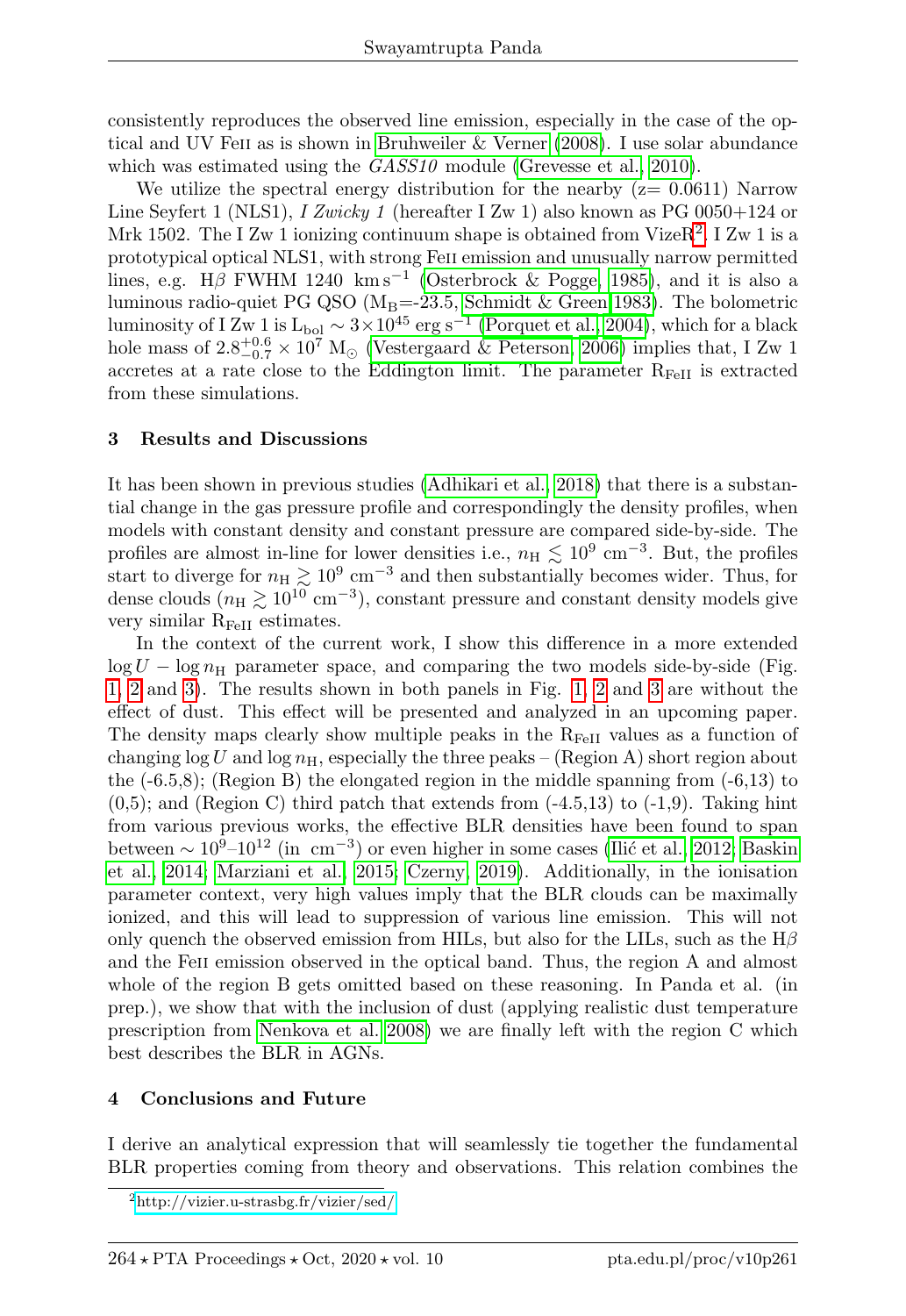<span id="page-4-0"></span>

Fig. 1: 2D histograms showing  $\log U - \log n_H$  for FeII for (a) constant density; (b) constant pressure. The model uses solar abundance  $(Z_{\odot})$  and 0 km s<sup>-1</sup> microturbulence.

<span id="page-4-1"></span>

Fig. 2: 2D histograms showing  $\log U - \log n_H$  for H $\beta$  for (a) constant density; (b) constant pressure. The model uses solar abundance  $(Z_{\odot})$  and 0 km s<sup>-1</sup> microturbulence.

<span id="page-4-2"></span>

Fig. 3: 2D histograms showing  $\log U - \log n_H$  for R<sub>FeII</sub> for (a) constant density; (b) constant pressure. The model uses solar abundance  $(Z_{\odot})$  and 0 km s<sup>-1</sup> microturbulence.

 $\log U - \log n_H$  relation from the photoionization theory with the observationally constrained relations, such as the  $R_{\text{H}\beta}-L_{5100}$  (and others as described in Sec. [2.1.2\)](#page-2-0), in terms of the Eigenvector 1 parameter,  $R_{FeII}$  (for more details see [Panda et al.,](#page-5-2) [2018,](#page-5-2) [2019a,](#page-5-12) [2020,](#page-5-25) [2019b\)](#page-5-26). I have shown preliminary results from a suite of models